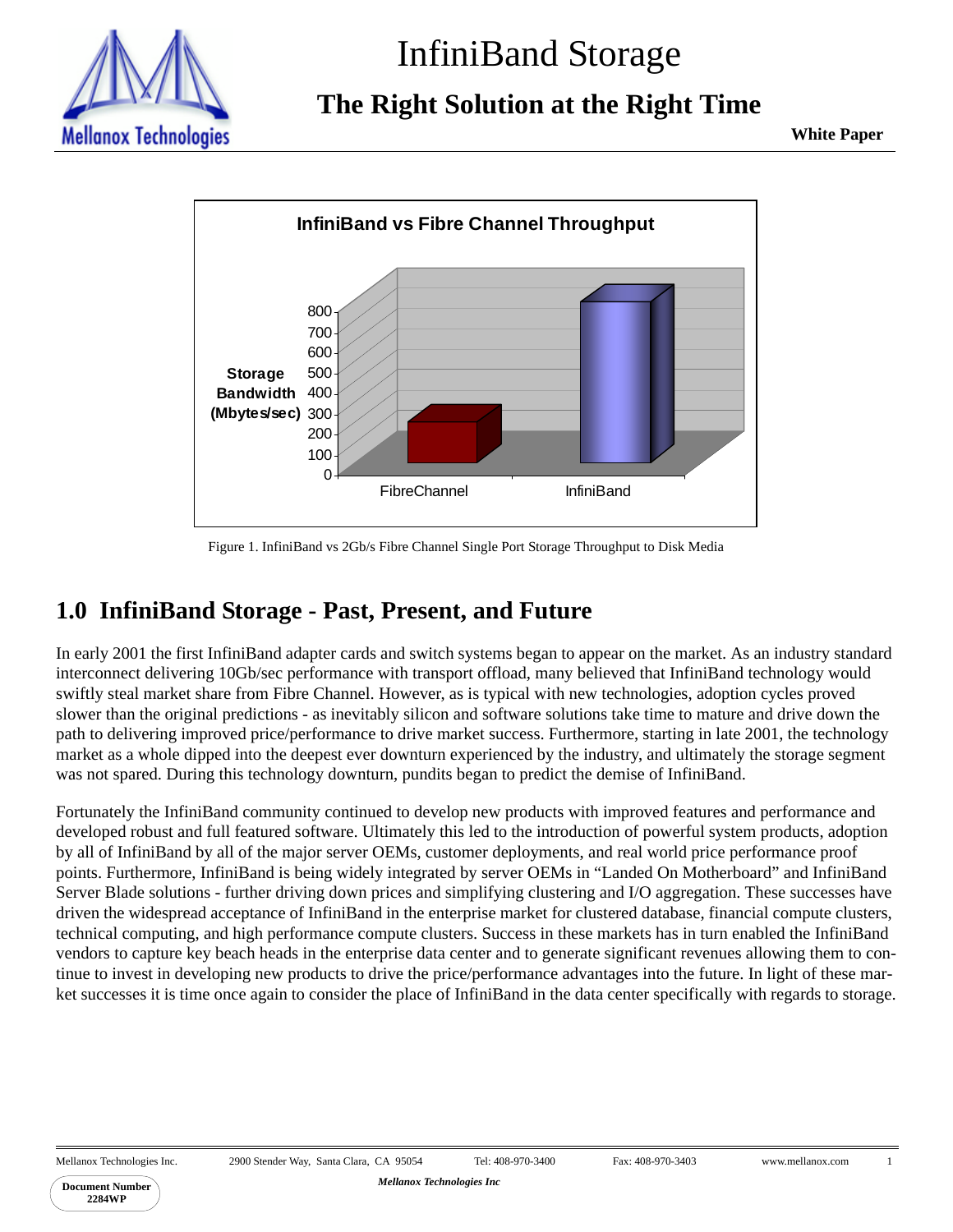

Figure 2. All Major Server Vendors Offering InfiniBand Solutions

# **2.0 The Clustering Beach Head**

Ultimately, the success of InfiniBand depended on penetrating the market to cluster industry standard servers together to build very powerful computers at a fraction of the cost of traditional symmetrical multi-processing (SMP) machines. InfiniBand has succeeded exceptionally well to secure this beach head market and customers regularly report achieving 2X performance at 1/10th the price of traditional "big box" computing solutions. For example, an IBM whitepaper ([http://](http://www.pc.ibm.com/ww/eserver/xseries/linux_update/pubs/misc/topspin.pdf) [www.pc.ibm.com/ww/eserver/xseries/](http://www.pc.ibm.com/ww/eserver/xseries/linux_update/pubs/misc/topspin.pdf) [linux\\_update/pubs/misc/topspin.pdf\)](http://www.pc.ibm.com/ww/eserver/xseries/linux_update/pubs/misc/topspin.pdf) demonstrates the price/performance benefits Prudential Financial recognized with InfiniBand clusters. The price improvement was expected, however what surprised Prudential



Figure 3. Cost Performance Benefits

was the significant performance gains that were achieved despite the much lower cost of the InfiniBand cluster.

Delivering these significant price/performance benefits has resulted in major server vendors offering InfiniBand clusters for both performance business computing and technical computing. Essentially all the major server vendors now offer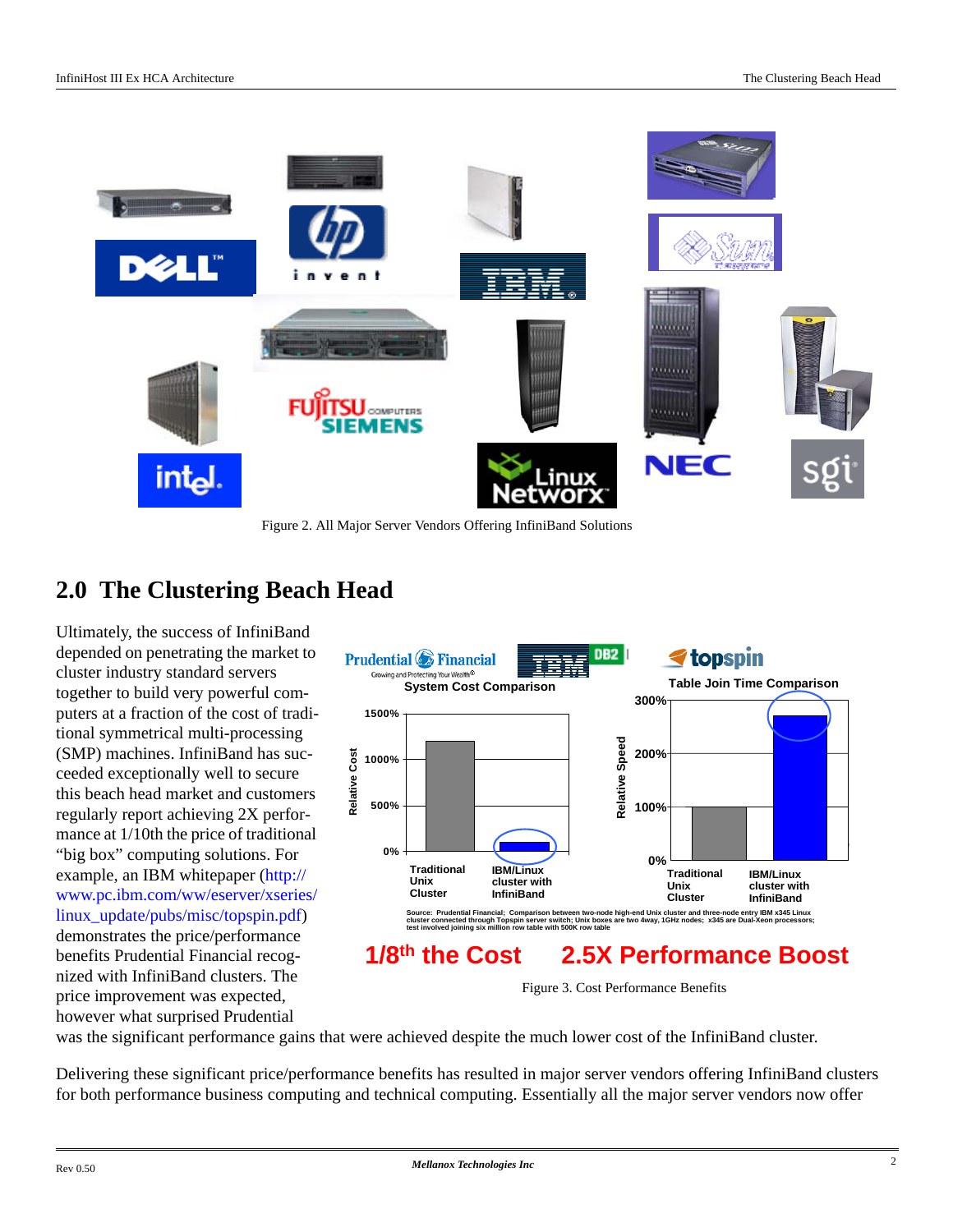InfiniBand as part of their industry standard server offering, as well as for connecting larger midrange and highend servers into even more powerful InfiniBand clustered solutions.

This success in the server market in turn is driving the demand for native InfiniBand attached storage and, as shown later in this white paper, results in magnifying the already significant price/performance advantage the technology has over Fibre Channel.

### <span id="page-2-0"></span>**2.1 InfiniBand Clusters Scale Out Performance Business Computing**

InfiniBand has proven the ideal interconnect to scale out industry standard servers to tackle business computing problems that demand high levels of performance, reliability, and cost-effectiveness. A "scale out" solution simply refers to connecting multiple industry standard servers with a high performance interconnect fabric and associated software to match the performance and problem solving capabilities of traditional mainframe or super computers. This is opposed to the traditional "scale up" solution which utilizes proprietary processors and interconnects to build monolithic "big box" computing platforms. By leveraging the low latency, 10Gb/s InfiniBand interconnect, clusters of industry standard servers can scale out to match the performance of large SMP machines at a fraction of the cost. This is clearly illustrated by comparing the cost of a typical 32 way SMP system vs. a 32 Processor InfiniBand cluster based on industry standard servers. InfiniBand delivers comparable performance at 1/10th the cost of the SMP platform.

An additional benefit of scaling out is that with an InfiniBand cluster you can grow the performance business computing capacity organically to meet the requirements of the business application as it develops. By contrast, with an SMP box it is required to anticipate the business computing requirements and project these requirement forward for the useful life of the computer - and buy a platform capable of handling these future requirements. Now predicting the future is hard, and in the best case, up-front provisioning means initially over-provisioning and thus higher up front capital expenses. Furthermore, in the worst case, business performance computing requirements can greatly exceed the initial projections. This can result in a downstream loss of business and require a complete fork lift upgrade to increase the compute capacity to meet the unanticipated business needs.

For all of these reasons Infini-Band scale out solutions are being widely adopted across a broad range of performance business applications. For example, clustered databases such as Oracle 10g and IBM DB2 have recognized the price/ performance and scalability gains that can be recognized by scale out computing with Infini-Band. A whitepaper developed by Oracle has documented the performance gains achieved with InfiniBand clusters of industry standard servers [\(http://](http://www.oracle.com/technology//deploy/availability/pdf/oracle_IB.pdf) [www.oracle.com/technology//](http://www.oracle.com/technology//deploy/availability/pdf/oracle_IB.pdf) deploy/availability/pdf/ [oracle\\_IB.pdf\)](http://www.oracle.com/technology//deploy/availability/pdf/oracle_IB.pdf).

#### **Proprietary Scale-Up: "Buy a Bigger Box"**



**InfiniBand "Scale-Out": Add industry standard servers as needed**

| 32-Way SMP Server            | 32-CPU InfiniBand Cluster     |
|------------------------------|-------------------------------|
| 80 - 200 Gflops Peak Rating  | <b>195 Gflops Peak Rating</b> |
| Average $Cost = $1,140,000*$ | Total Cost = $<$ \$100,000*   |

Figure 4. Proprietary and InfiniBand Alternatives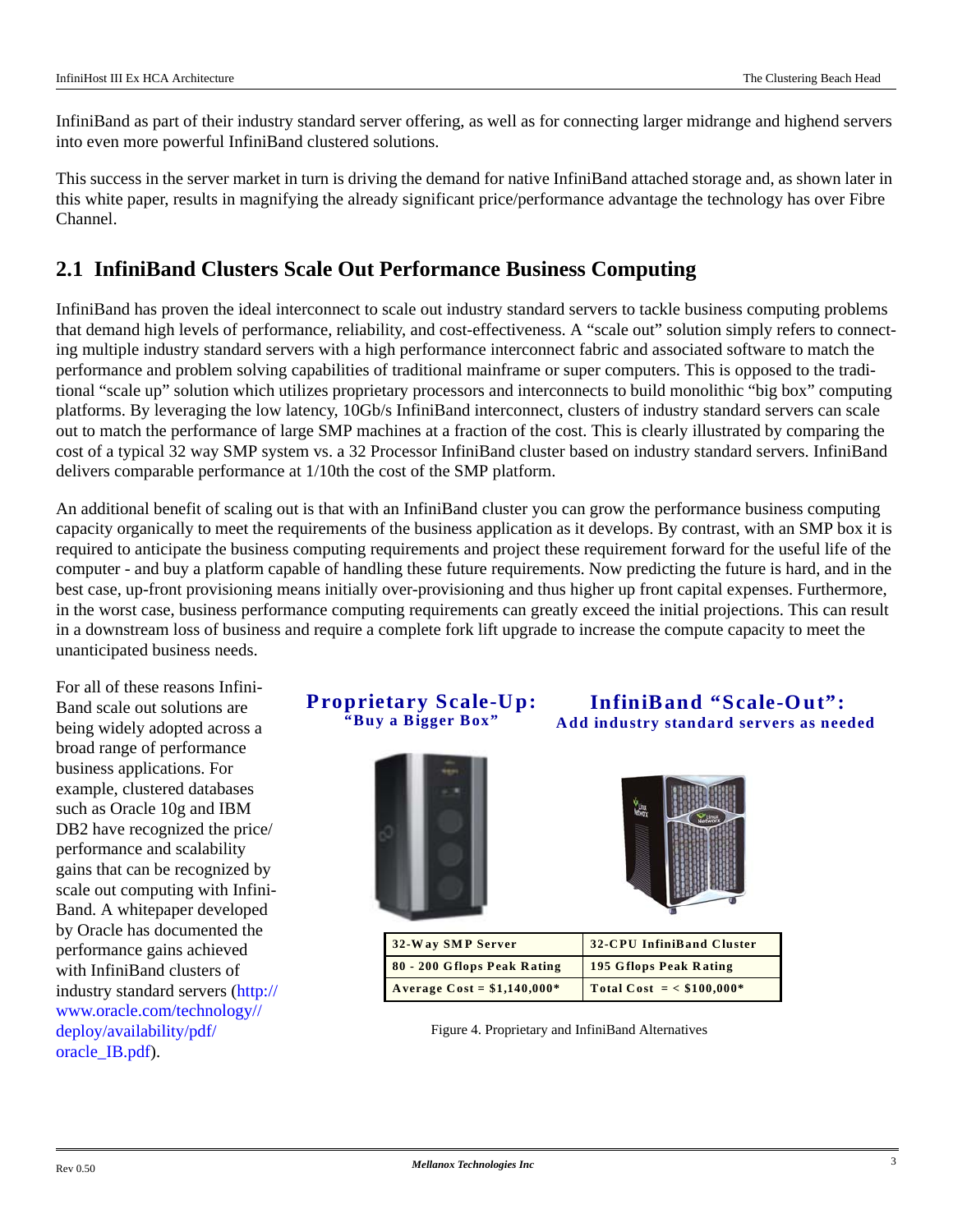## **3.0 How does a Server Interconnect Relate to Storage?**

Clearly, InfiniBand has established market leadership as the server interconnect of choice for performance business computing and high performance technical computing - but what does this have to do with InfiniBand's use as a storage interconnect? In a word: *EVERYTHING*.

This is because storage and servers go hand in hand. Basically you can do only three things with data:

- 1. Modify it
- 2. Move it
- 3. Store it

The first item, modification, deals with the processing and transformation of data - and changing the data is invariably the responsibility of the compute platform. As explained in the previous section, InfiniBand has emerged as the best way to build truly scalable compute platforms - by scaling out industry standard servers in an InfiniBand cluster.

The second requirement is to move data and this clearly is the role of the I/O interconnect. Data movement takes two useful forms:

- Movement between server  $\le$  > server
- Movement between server  $\le$  > storage

Again, with features such as 10Gb/sec performance, low latency, remote direct memory access (RDMA), and kernel bypass - InfiniBand has established itself as the standard for server to server communications. Interestingly, the same attributes that have enabled InfiniBand to succeed as the industry standard for server to server communications, also benefit server to storage communications. Even more importantly, *InfiniBand has the bandwidth, features, and scalability to enable the same interconnect to serve both purposes.*

Finally the third thing you can do is store the data which is the responsibility of the storage platforms. The real value here is inside the storage box - features like striping, fault tolerance, virtualization, backup, and mirroring. Interestingly, these "inside-the-storage-box" features have more to do with modifying and moving the data than just storing it. Thus it is no surprise that first tier storage vendors have adopted InfiniBand as the inside the box interconnect to perform these functions. Obviously for storage platforms that already have InfiniBand inside the box it is relatively straightforward to expose Infini-Band as a native storage interconnect.

### **3.1 InfiniBand Server Clusters Deployment is Driving Demand for Native InfiniBand Storage**

InfiniBand success as a server to server interconnect is one of the key driving forces behind the renewed demand for native InfiniBand storage. To understand why this is so it's useful to look at a new server installation that chooses to deploy an InfiniBand cluster solution rather than a traditional SMP machine. Now clearly, as was shown in [Section 2.1 on page 3,](#page-2-0) the customer will recognize an immediate 10X reduction in cost by choosing InfiniBand. Now let's consider the storage decision.

If the customer already has a Fibre Channel SAN storage solution deployed than there are essentially two options:

- i- Add a Fibre Channel host channel adapter to each of the clusters in the fabric to connect to the FC SAN
- ii- Use a transparent InfiniBand gateway to connect the InfiniBand cluster to the FC SAN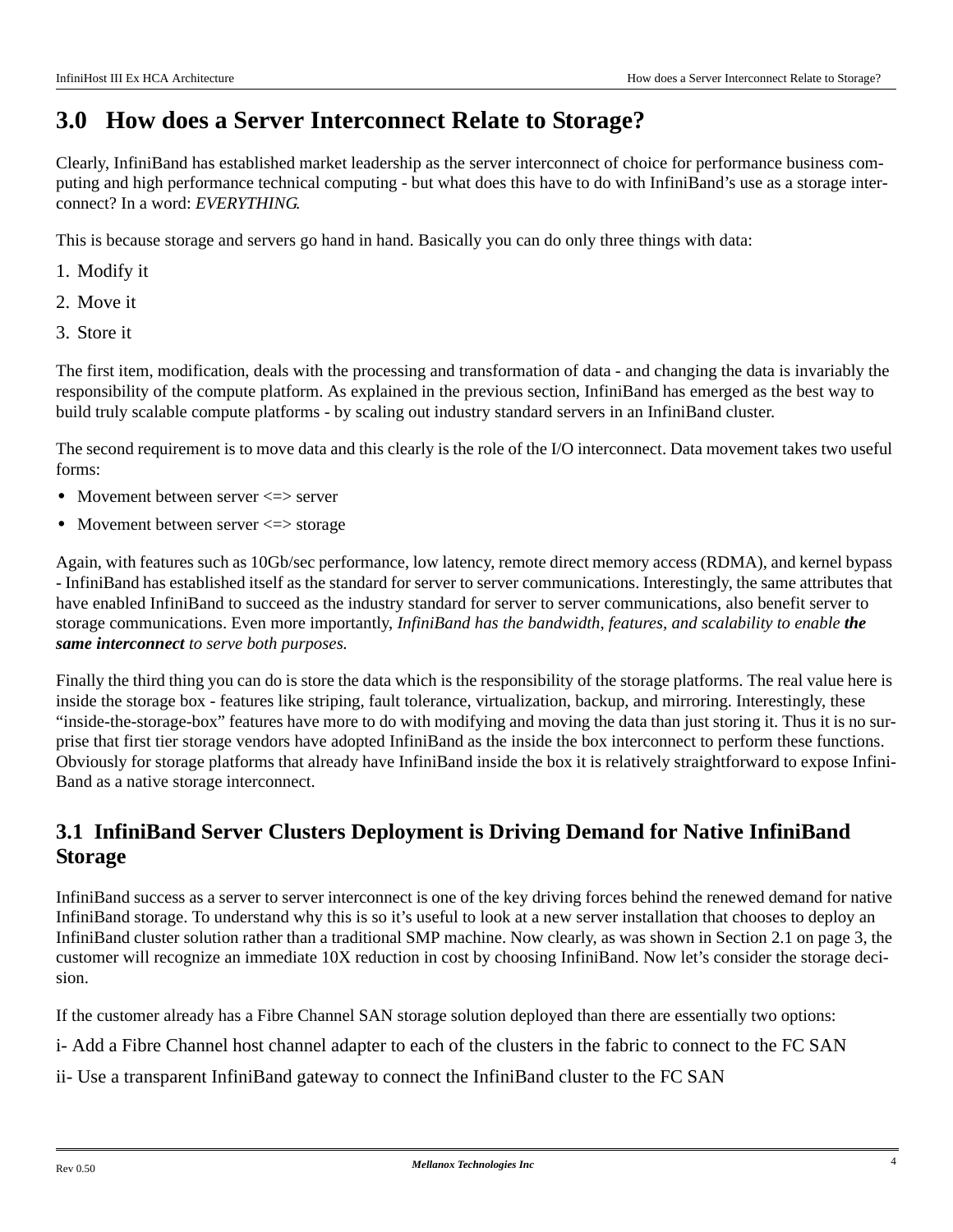Option ii. is much more cost effective since the InfiniBand cluster already includes a switch which provides connectivity to each server node. Using an InfiniBand to Fibre Gateway gateway the same InfiniBand infrastructure can be leveraged to provide storage connectivity. Furthermore it is only necessary to provision as many FC gateway ports as required by the storage platform. Best of all the high speed InfiniBand links provide plenty of performance overhead and can be made transparent to existing Fibre Channel storage management software.

The capital cost benefits get even better if new storage infrastructure is being installed where native InfiniBand storage is an option. Here the InfiniBand server cluster interconnect is leveraged for the storage area network. This dual use of the InfiniBand fabric is referred to as a *system area network* to reflect the greater functionality of the interconnect. In this case however the requirement for gateway ports is completely eliminated. This further reduces the cost and simplicity of the overall system architecture.

Let's look at a real case to make the comparison more concrete. Consider a 16 node InfiniBand cluster which uses 16 InfiniBand host channel adapters (HCA) for each server and a 24 node switch to connect them. Assuming OEM pricing of around \$500 per InfiniBand HCA and around \$300 per InfiniBand 10Gb/s switch port, the total cost of the InfiniBand system fabric interconnect is then around \$15,500.

Now lets add storage to the picture. If we add Fibre Channel storage we need to add a new Fibre Channel switch to provide the storage connectivity. The Fibre Channel server connectivity adds an additional cost \$500 per HBA for each server. In addition, assume that the target storage platform requires four Fibre Channel host bus adapters. Despite delivering only 2Gb/s the Fibre Channel switch ports are priced over \$700 per port. Thus adding Fibre Channel storage connectivity to the cluster adds over \$27,000 to the system cost and results in a total system area network cost of over \$43,000.

Finally, let's see what happens when we use native InfiniBand storage instead of Fibre Channel. In this case each server already has connectivity via the InfiniBand HCA to the system area network. The incremental cost per server is effectively *zero*. Similarly the same switch that is used for clustering is used for storage and thus incrementally adds *zero* cost. The only additional cost then is the four InfiniBand host channel adapters within the storage targets. Thus the incremental cost of adding InfiniBand storage connectivity is only \$2000 vs over \$27,000 for Fibre Channel! In fact the cost of the storage target adapters are hidden within the storage platform costs and thus in essence *InfiniBand storage connectivity is free!* The total cost of the unified Infini-

**16 Node 10Gb/s InfiniBand Server Cluster**



InfiniBand Cluster Interconnect 16 InfiniBand HCA's: \$8,000 24 Port InfiniBand Switch: \$7500 Total: \$15,500

#### **Cluster w ith Fibre Channel Storage**



Total Fibre Channel Cost: \$43,044

#### **Unified InfiniBand Cluster**



Total InfiniBand Cost: \$17,500

Band system area network is then only \$17,500 vs over \$43,000 vs Fibre Channel.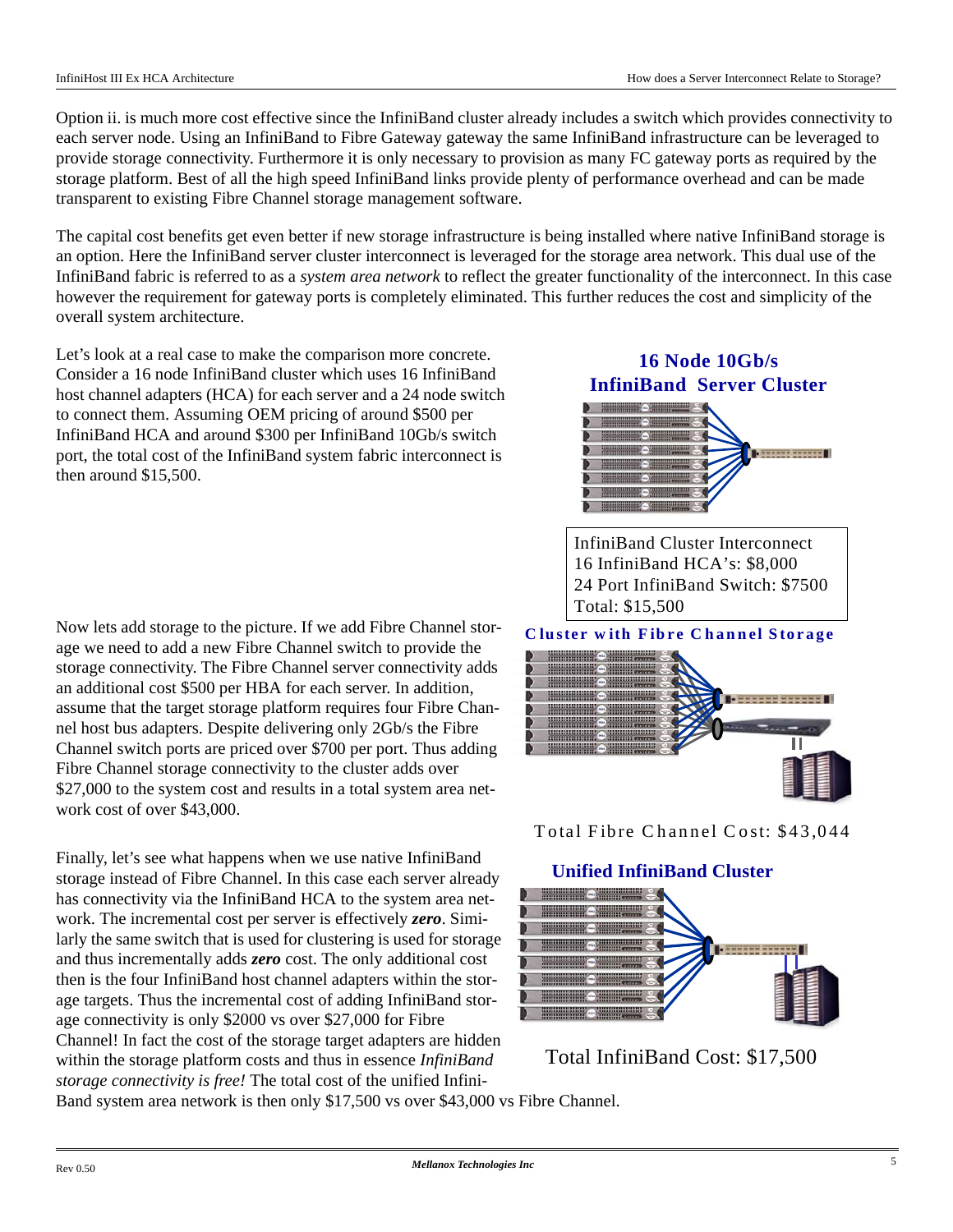This data is summarized in the tables below:

| <b>Cluster Interconnect</b>      | <b>Item</b>           | Qty | <b>Price</b> | <b>COST</b> |
|----------------------------------|-----------------------|-----|--------------|-------------|
| Server Cluster Adapter           | IB HCA                | 16  | \$500        | \$8,000     |
| <b>Cluster Switch</b>            | <b>IB Switch Port</b> | 24  | \$313        | \$7,500     |
| <b>Total Cluster Cost</b>        |                       |     |              | \$15,500    |
|                                  |                       |     |              |             |
| <b>FC Storage Interconnect</b>   | <b>Item</b>           | Qty | <b>Price</b> | <b>COST</b> |
| FC Server Storage Adapter        | FC HBA                | 16  | \$500        | \$8,000     |
| FC Storage Target Adapter        | FC HBA                | 4   | \$500        | \$2,000     |
| Storage Switch                   | <b>FC Switch Port</b> | 24  | \$731        | \$17,544    |
| <b>Total Cluster Cost</b>        |                       |     |              | \$27,544    |
|                                  |                       |     |              |             |
| <b>Cluster Interconnect</b>      | <b>Item</b>           | Qty | <b>Price</b> | <b>COST</b> |
| <b>IB Server Storage Adapter</b> | <b>IB HCA</b>         | 0   | \$500        | \$0         |
| <b>IB Storage Target Adapter</b> | <b>IB Switch Port</b> | 4   | \$500        | \$2,000     |
| Storage Switch                   | <b>IB Switch Port</b> | 0   | \$300        | \$0         |
| <b>Total Cluster Cost</b>        |                       |     |              | \$2,000     |
|                                  |                       |     |              |             |

|                   | <b>Total System Area Network Cost</b> |
|-------------------|---------------------------------------|
| <b>InfiniBand</b> | <b>FibreChannel</b>                   |
| \$17,500          | \$43,044                              |

Indeed, the deployment of InfiniBand server clusters makes a compelling business case and is driving the demand for native InfiniBand storage.

## **4.0 But Haven't We Been Here Before?**

The potential for InfiniBand as a system area network has long been recognized and the technology was launched with much fanfare as a server *and* storage interconnect. But clearly, despite initial adoption by storage vendors, InfiniBand has been slow to take off in the storage market and, to date, has primarily seen success as in internal storage interconnect. But *past is prologue* and it is important to recognize what has changed in the market that now enables InfiniBand to succeed in the storage market.

First of all it is important to recognize what has *not* changed. InfiniBand is still the only technology with the big four:

- **•** Industry Standard
- **•** 10Gb/sec Performance
- **•** Remote Direct Memory Access (RDMA)
- **•** Hardware Transport

Secondly InfiniBand offers significantly better price/performance value than Fibre Channel. Thirdly the InfiniBand community is executing on a roadmap over the next two years that extends the performance lead from 10Gb/sec to 20Gb/sec in 2005 and to over 100 Gb/s in 2006 - well beyond the 8-10 Gb/s roadmap of Fibre Channel during the same timeframe. Fourthly InfiniBand unifies the data center delivering a converged communications, clustering, and storage interconnect; thereby simplifying management and lowering both capital and operational expenses.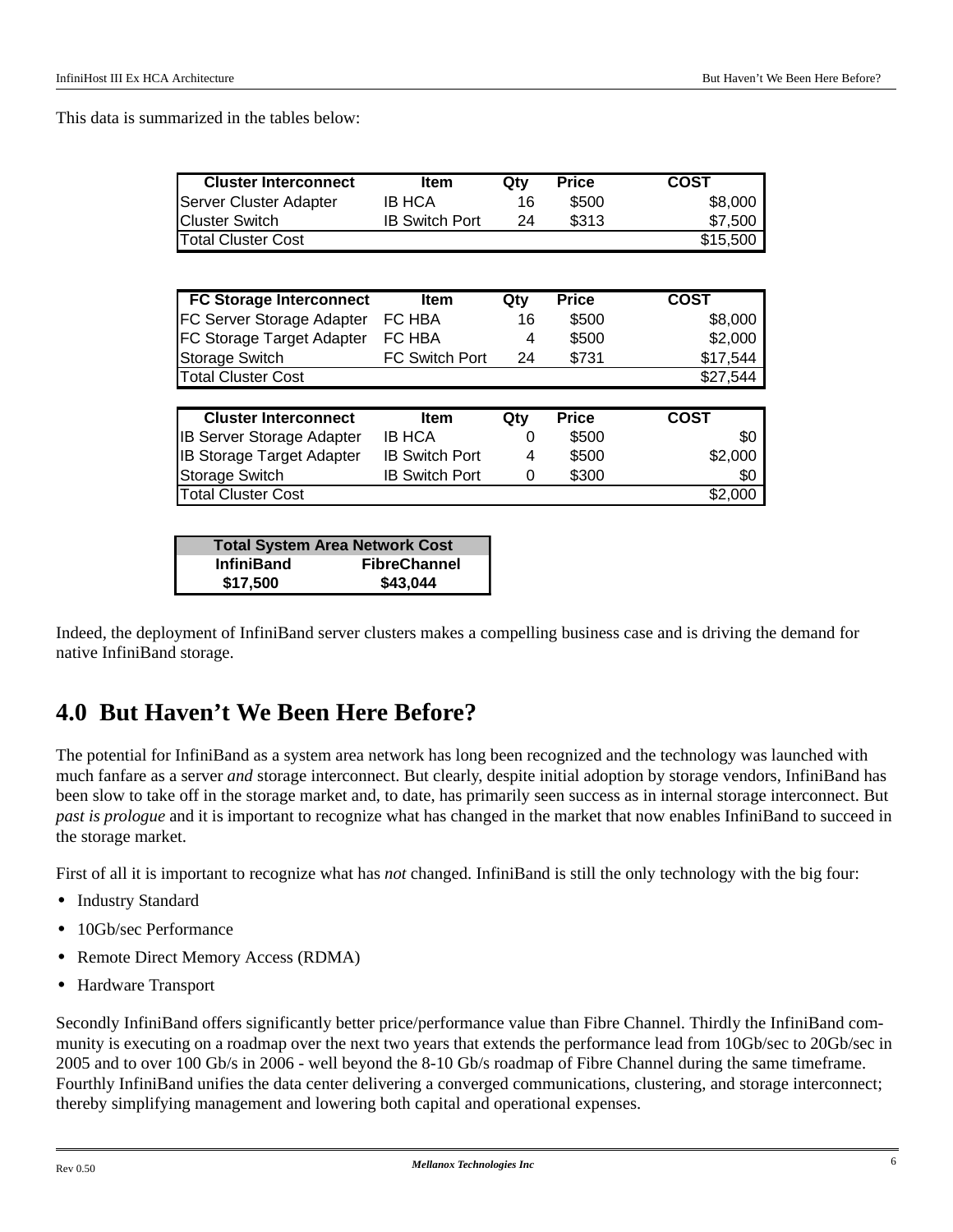So what has changed in the last six to nine months that has dramatically lifted the prospects of InfiniBand in the enterprise storage market? First and foremost is the growing success of InfiniBand - with all of the major server vendors delivering solutions to a growing customer base demanding InfiniBand scale out clusters. The successful deployment of InfiniBand into the beach head server clustering market has always been a necessary pre-requisite to success in the storage market. Those who failed to recognize this and focused on storage or communications target channel adapters - before the server host channel adapter market was secured - have not survived. However now that there are growing deployments of Infini-Band server clusters - demand for native InfiniBand storage is growing rapidly.

A second change compared to a few years ago is related to the InfiniBand software base which is now mature, widely available and supports a broad range of applications. OpenIB.org [\(www.openib.org\)](http://www.openib.org) is an open source development project offering a complete software stack for InfiniBand. OpenIB offers a robust and complete set of drivers including key middleware supporting storage - such as SCSI RDMA Protocol (SRP) for block storage applications, kDAPL for NFS over RDMA, and SDP for iSCSI/iSER and other clustered files systems. The availability of comprehensive, off-the-shelf, and production ready storage drivers is in stark contrast to the relative immaturity of the InfiniBand software stack available even nine months ago. The availability of storage software for InfiniBand means that storage platform OEM's need only focus on integrating their value added features on top of a robust base that uses the same FC, SCSI, and NFS API's thereby making transparent application porting straightforward.

A third key change is that InfiniBand has grown beyond the initial beach head high performance computing market segment to encompass a broad range of performance business computing applications including clustered databases, manufacturing, financial, and other performance data center applications.

A final change is the availability of fully integrated storage development platforms offering 10X better price performance than competitive Fibre Channel. The MTD1000 native InfiniBand storage platform is a good example of such a development platform that delivers 4X better performance and as little as 40% the cost of leading Fibre Channel platforms.

# **5.0 Native InfiniBand Storage Platforms**



Figure 5. SC933T Native InfiniBand Storage Platform and Measured Performance Advantage vs Fibre Channel

At Storage Networking World 2004 Mellanox introduced the first ever native InfiniBand storage platform. Based on industry standard components, the native InfiniBand storage platform delivers nearly 800MB/sec throughput to the disk. Such storage platforms can greatly accelerate a storage OEM's product development cycle and time to market. Also, these storage platforms are ideal for system integrators, value added resellers, and OEM's looking to quickly gain a strategic foothold in the InfiniBand storage market. For more in depth technical details on the price/performance benefits of InfiniBand